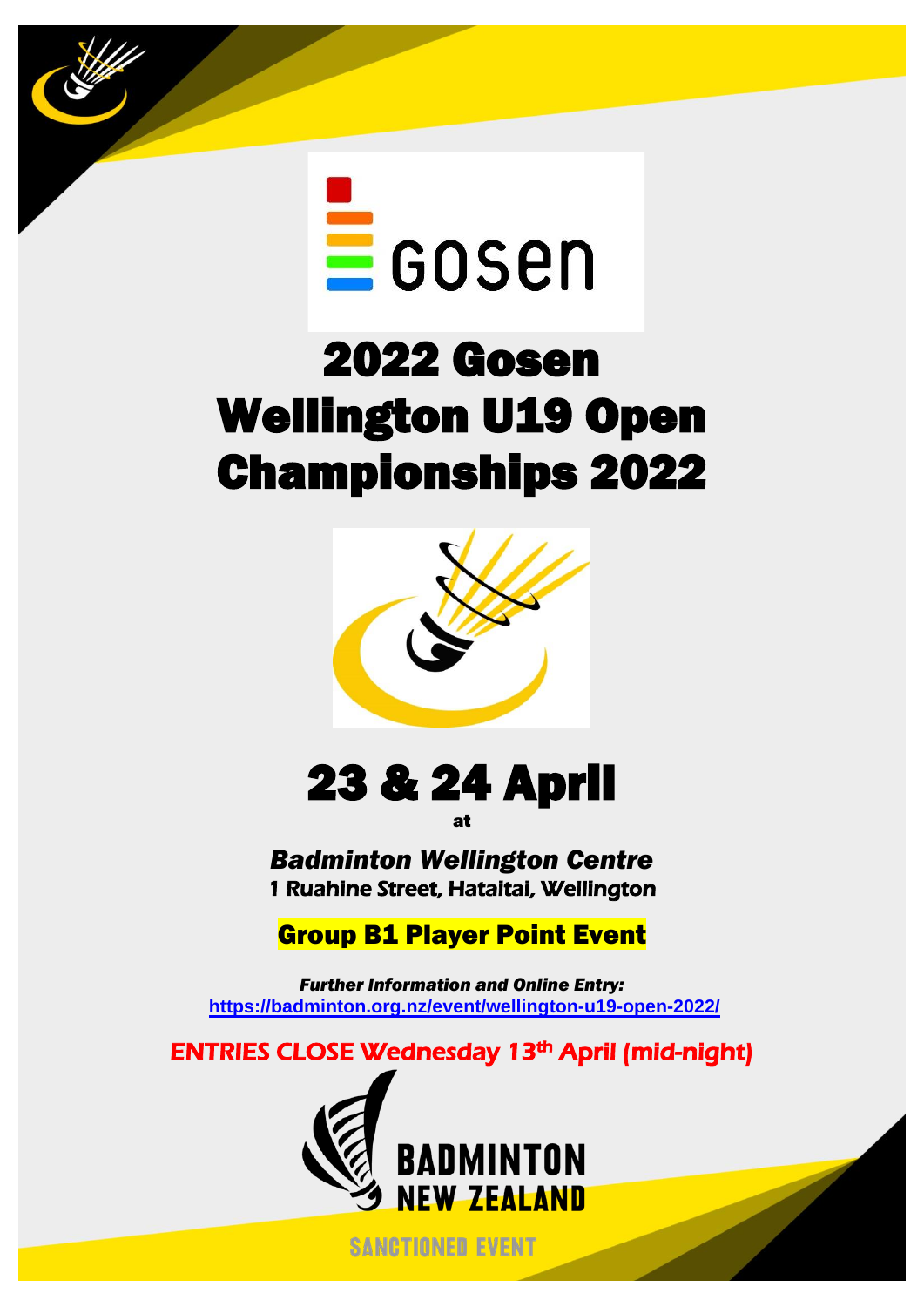

**SANCTIONED EVENT** 

### **2022 GOSEN Wellington U19 Championships**

| Venue:                      | <b>Badminton Wellington Centre</b>                                                                                                                                     |                                                                                                                                               |                                 |  |
|-----------------------------|------------------------------------------------------------------------------------------------------------------------------------------------------------------------|-----------------------------------------------------------------------------------------------------------------------------------------------|---------------------------------|--|
| <b>Entries close:</b>       | Wednesday 13th April 2022                                                                                                                                              |                                                                                                                                               |                                 |  |
| On-line entry only:         |                                                                                                                                                                        | https://badminton.org.nz/event/wellington-u19-open-2022/                                                                                      |                                 |  |
|                             | Entries are not accepted until the entry fee is paid which must be showing in<br>our bank account as at 13th April, not deposited or internet banked on 13th<br>April. |                                                                                                                                               |                                 |  |
| <b>Tournament Director:</b> | Vaiola Vaeau<br>Email:<br>Phone:                                                                                                                                       | vaiola@badminton.net.nz<br>04 3861689                                                                                                         |                                 |  |
| Referee:                    | <b>TBC</b><br>Email<br>Phone                                                                                                                                           | info@badminton.net.nz                                                                                                                         |                                 |  |
| Dates and Hours of Play:    |                                                                                                                                                                        |                                                                                                                                               |                                 |  |
|                             | Saturday 23rd April from 10.00am<br>Sunday 24th April, from 8:30am                                                                                                     |                                                                                                                                               | Singles only<br>Doubles & Mixed |  |
|                             |                                                                                                                                                                        | The schedule is subject to change based on final entries.                                                                                     |                                 |  |
| <b>Entry Fees:</b>          | One event (includes \$12.00 BNZ Levy)<br>Two events<br>Three events                                                                                                    |                                                                                                                                               | \$40.00<br>\$65.00<br>\$90.00   |  |
| <b>Entry Fee Payment:</b>   | All entry fees to be paid by direct credit or internet banking to:<br><b>Badminton Wellington Inc</b><br>Westpac<br>030502-0068494-00                                  |                                                                                                                                               |                                 |  |
|                             |                                                                                                                                                                        | If using internet banking, please use your name as the reference.<br>If paying at a bank, please use your BNZ Player Number as the reference. |                                 |  |

Ensure your payment is received and showing in our account on or prior to 30 March 2022.

**Entries and Payments need to be completed and received by 13 April 2022, 23.59**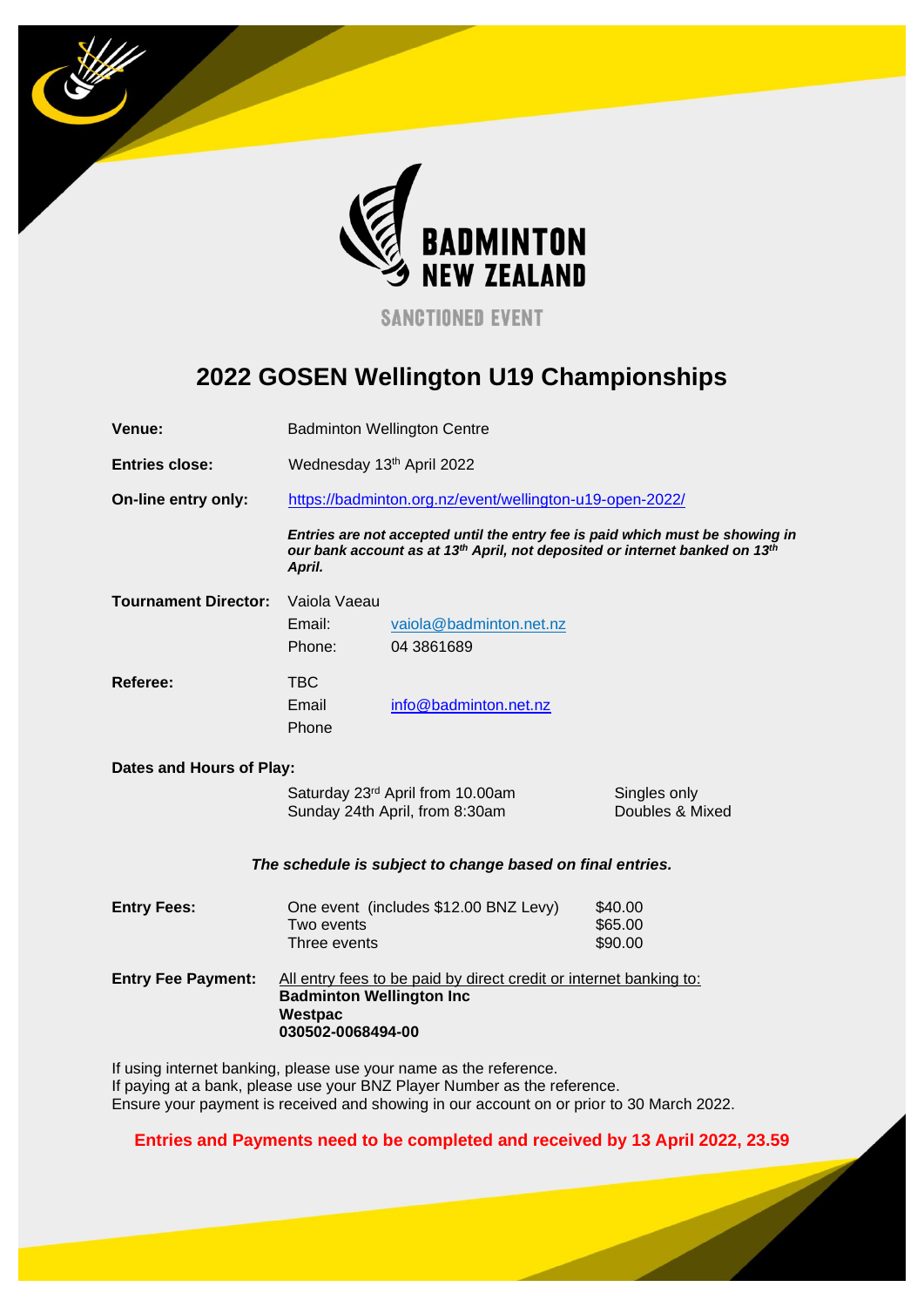

### **CONDITIONS OF ENTRY**

All players submitting entries for the tournament will be deemed to have read and accepted the conditions under which the tournament events are to be conducted.

#### **Rules and Regulations**

- 1. Players entering must be a member of and in good standing with an Association affiliated with Badminton New Zealand
- 2. The tournament will be conducted in accordance with the Laws of Badminton adopted by the Badminton World Federation (BWF) and the BWF Competition Regulations.
- 3. Players entering must be born in 2004 or later.
- 4. The BWF scoring system is to be used for all matches. All matches shall be best of three games to 21 points with extension as per the current BWF scoring system.
- 5. This event will be played using the Alternative Service Law 9.1.6. The whole of the shuttle shall be below the server's waist at the instant of being hit by the server's racket. The waist shall be considered to be an imaginary line round the body, level with the lowest part of the server's bottom rib, and the shaft and racket head of the server's racket at the instant of hitting the shuttle shall be pointing in a downward direction."
- 6. Players will be required to umpire or line judge at the direction of the Referee or Tournament Director.
- 7. All players must wear regulation badminton attire as per Badminton New Zealand Approved Clothing regulations. Doubles partners are encouraged to wear the same colour clothing. Nonmarking shoes must be worn
- 8. Gosen GF-1000 Shuttles will be used.
- 9. There will be a plate events in singles and mixed doubles. On the assumption the Championship draw was not played as a Round robin. Plate events in Men's and Women's doubles will be at the discretion of the Event Director.
- 10. The decision of the Referee as to the rules of play and laws of badminton is final.

#### 11. **Entries**

a) Entries are on-line only at: [https://badminton.org.nz/event/wellington-u19-open-](https://badminton.org.nz/event/wellington-u19-open-2022/)[2022/](https://badminton.org.nz/event/wellington-u19-open-2022/)

Phone, text, email or hand-written entries will not be accepted, strictly on-line only.

- b) Entries close **Wednesday 13th April, 23:59pm**
- c) **No late entries will be accepted.**
- d) Entries are not confirmed until the entry fee is paid this must be done prior to the closing date. Entries for which an entry fee is not received and showing in the Badminton Wellington Incorporated bank account by the 13th of April 2022 will automatically be withdrawn.
- e) An entry from both players of a doubles pair must be received.
- f) If a player withdraws after the closing date the entry fee will not be refunded unless a medical certificate is submitted to the Tournament Director or Referee at the time of withdrawing. A \$10 administration fee will be deducted from all refunds. No refunds will be given for withdrawals once the draw is published.
- g) There will be no replacements in singles. Doubles replacements are permissible only with the approval of the Referee or Tournament Director. The substitute players must already be entered into the tournament.
- h) Plate entry is automatic for the losers of their first match. Players wishing to withdraw must advise the Tournament Controller immediately after their first match loss. If a player defaults, withdraws or retires (does not complete) their first match they are not eligible for the plate.
- i) A confirmed list of entries will be published on [www.badminton.net.nz](http://www.badminton.net.nz/) by Friday 15 April 2022.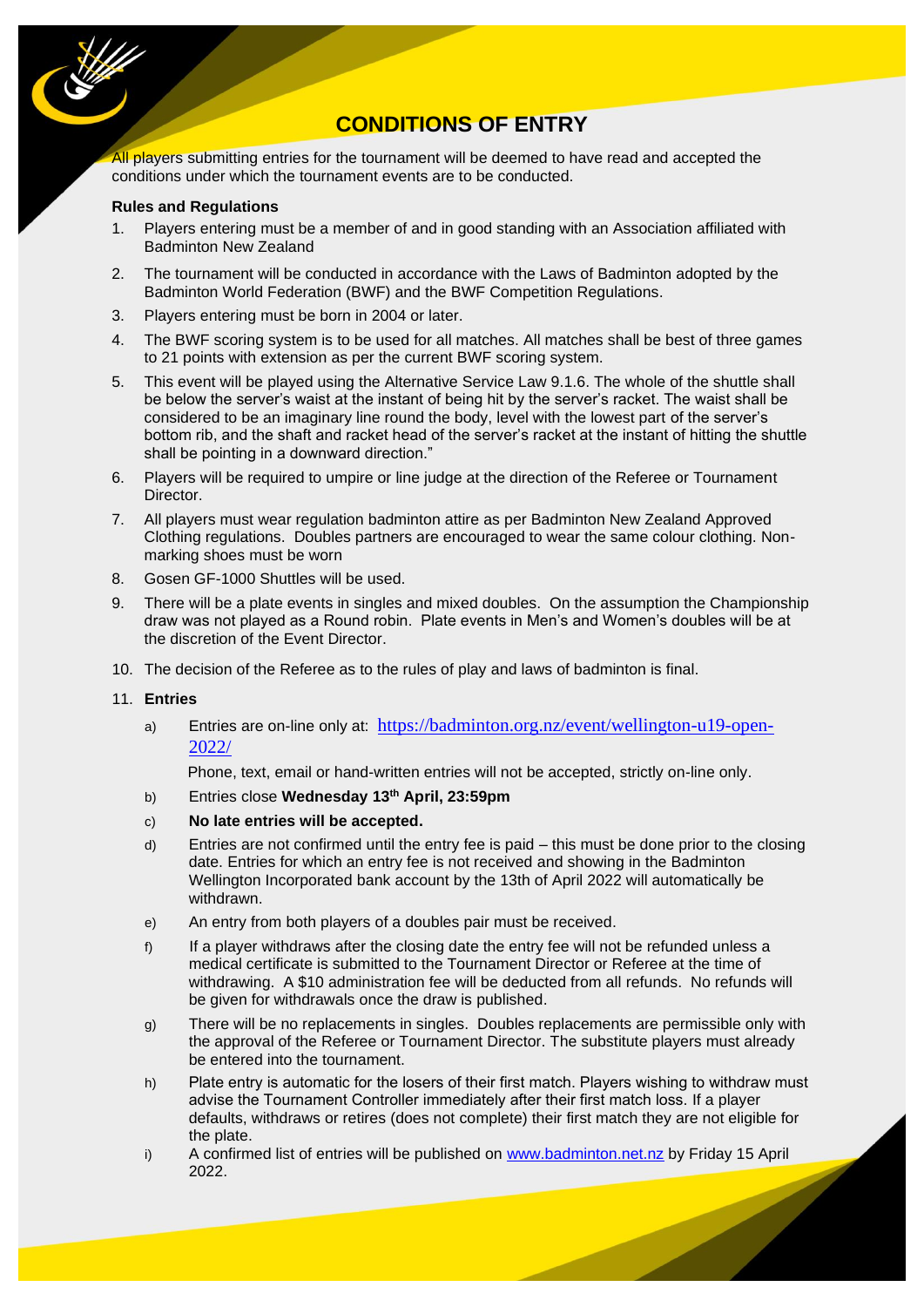#### 12. **Seedings and Draw**

The draw and schedule will be published no later than Wednesday20<sup>th</sup> April 2022 and will be available on: <https://badminton.org.nz/event/wellington-u19-open-2022/>

- a) Seedings will be based on the latest Badminton New Zealand National Rankings available at the *date of entries closing.*
- b) Badminton Wellington will make the draw in accordance with the Competition Rules of the BWF.

#### 11. **General**

All players enter at their own risk; no responsibility will be accepted for any injury received during the tournament.

- a) Competitors must be ready to start their matches at the stated time on the playing schedule. Matches can be called up to 20 minutes early.
- b) Players should not leave the hall, during play without the prior consent of the tournament director or referee.
- c) The Referee may default players not available when required to play.
- d) Competitors must abide by all decisions and directions of the Tournament Director and Referee.
- e) Local Rule: Should a shuttle strike a grey girder during a rally, a let is to be played only if the umpire is satisfied the shuttle would have, in all likelihood, landed in play had it not struck the girder. Striking any other area of the ceiling is deemed to be a fault.



Note that submitting an entry represents your giving consent in accordance with the Privacy Act 1993 to the collection of the above details by Badminton Wellington and Badminton New Zealand for the purpose of entering the 2022 Gosen Wellington U19 Open Championships. Your right to access and correct any information is acknowledged.

By entering this event, the player hereby agrees and acknowledges that any person shall have the right to: photograph and/or record on video all and any games or practice conducted during the course of the event, retain such photographs or video recordings for their own use of whatsoever nature, distribute such photographs or video recordings to any other party, display such photographs or video recordings during the event or any time thereafter, in any form whatsoever (including, but not limited to: promotional displays of the organisers and / or the sponsors of the event or any similar event, social network internet sites, the website(s) of the organisers and/or sponsors of the event and or Badminton New Zealand and Badminton Wellington) **PROVIDED THAT** no such photographs or video recordings shall be used or retained for any illegal immoral or unseemly use or purpose."